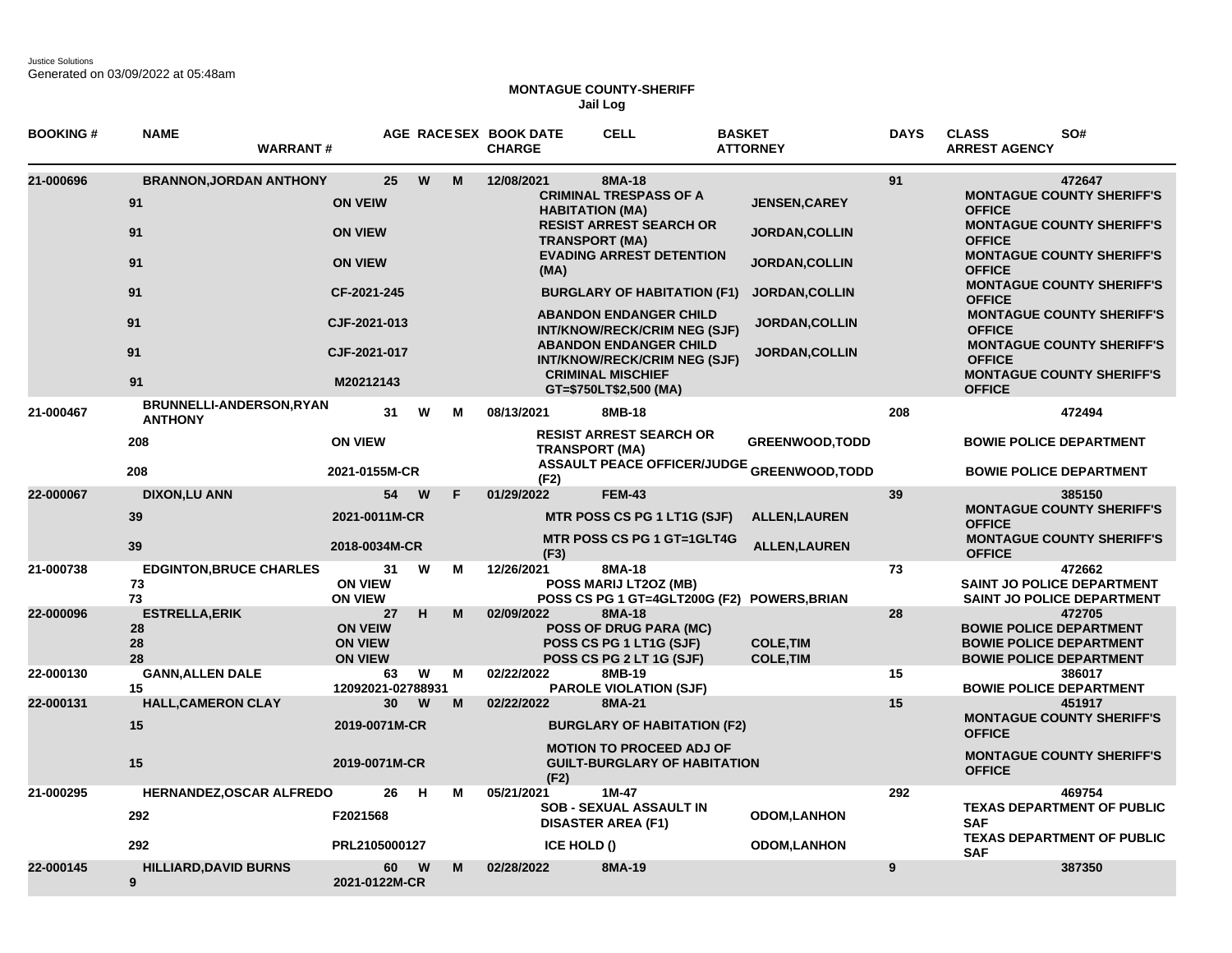|             |                               |                     |   |    | <b>FAILURE TO APPEAR-BURG OF</b><br><b>HAB (SJF)</b>                    |                                                   | <b>MONTAGUE COUNTY SHERIFF'S</b><br><b>OFFICE</b> |
|-------------|-------------------------------|---------------------|---|----|-------------------------------------------------------------------------|---------------------------------------------------|---------------------------------------------------|
|             | 9                             | 17943-01            |   |    | <b>PUBLIC INTOX (MC)</b>                                                |                                                   | <b>MONTAGUE COUNTY SHERIFF'S</b><br><b>OFFICE</b> |
| 21-000747   | <b>MCGEE, KEVIN SCOTT</b>     | 50                  | W | м  | 12/30/2021<br>8MB-21<br><b>AGG ASSAULT</b>                              | 69                                                | 453775                                            |
|             | 69                            | <b>ON VIEW</b>      |   |    | DATE/FAMILY/HOUSE W/WEAPON<br>(F1)                                      |                                                   | <b>BOWIE POLICE DEPARTMENT</b>                    |
| 21-000744   | <b>MONEY, WESLEY FRANKLIN</b> | 25                  | W | M  | 8MB-21<br>12/29/2021                                                    | 70                                                | 471337                                            |
|             | 70                            | <b>ON VIEW</b>      |   |    | <b>EVADING ARREST DETENTION</b><br>(MA)<br>POSS STOLEN PROP(THEFT PROP  |                                                   | <b>BOWIE POLICE DEPARTMENT</b>                    |
|             | 70                            | <b>ON VIEW</b>      |   |    | \$100-\$750) (MB)<br><b>FRAUD USE/POSS IDENTIFYING</b>                  |                                                   | <b>BOWIE POLICE DEPARTMENT</b>                    |
|             | 70                            | <b>ON VIEW</b>      |   |    | INFO # ITEMS 5LT10 (F3)                                                 | JORDAN, COLLIN                                    | <b>BOWIE POLICE DEPARTMENT</b>                    |
|             | 70                            | <b>ON VIEW</b>      |   |    | <b>POSS DANGEROUS DRUG (MA)</b><br><b>JORDAN, COLLIN</b>                |                                                   | <b>BOWIE POLICE DEPARTMENT</b>                    |
|             | 70                            | 2021-0142M-CR       |   |    | <b>CAPIAS/MTP-POSS CS PG 1 LT1G</b><br>(SJF)                            | JORDAN, COLLIN                                    | <b>BOWIE POLICE DEPARTMENT</b>                    |
| 22-000166   | <b>MUSICK, KEVIN ROGER</b>    | 34                  | W | М  | <b>SEG-25</b><br>03/08/2022                                             | $\mathbf{1}$                                      | 417838                                            |
|             | 1                             | <b>ON VIEW</b>      |   |    | PUBLIC INTOXICATION (MC)                                                |                                                   | <b>MONTAGUE COUNTY SHERIFF'S</b><br><b>OFFICE</b> |
| 22-000022   | <b>NEISS, JERRY ALAN</b>      | 35                  | W | M  | 01/12/2022<br><b>TRS-48</b>                                             | 56                                                | 464970                                            |
|             | 56                            | F20212625           |   |    | FAIL TO COMPLY SEX OFF DUTY<br>TO REG LIFE/ANNUAL (F3)                  | JORDAN, COLLIN                                    | <b>MONTAGUE COUNTY SHERIFF'S</b><br><b>OFFICE</b> |
| 22-000065   | PADGETT, AMY ELIZABETH        | 25                  | W | F. | 01/29/2022<br><b>FEM-43</b>                                             | 39                                                | 469738                                            |
|             | 39                            | 2020-0042M-CR       |   |    | MTR - BURGLARY OF HABITATION <sub>COLE,</sub> TIM<br>(F2)               |                                                   | <b>SAINT JO POLICE DEPARTMENT</b>                 |
|             | 39                            | 2020-0153M-CR       |   |    | MTR - POSS CS PG 1 GT=1GLT4G<br>(F3)                                    | <b>COLE, TIM</b>                                  | <b>SAINT JO POLICE DEPARTMENT</b>                 |
|             | 39                            | 2020-0154M-CR       |   |    | MTR - POSS CS PG 1 LT1G (F)                                             | <b>COLE, TIM</b>                                  | <b>SAINT JO POLICE DEPARTMENT</b>                 |
|             | 39                            | 2021-0192M-CR       |   |    | <b>MTR - POSS CS PG 1</b><br>GT=4GLT200G (F2)                           | <b>COLE, TIM</b>                                  | SAINT JO POLICE DEPARTMENT                        |
| 22-000157   | <b>REAVES, BILLY JACK</b>     | 42                  | W | M  | 03/03/2022<br>8MB-21                                                    | 6                                                 | 391686                                            |
|             | 6                             | 03-01-2022-05970005 |   |    | <b>PAROLE VIOLATION-BLUE</b><br><b>WARRANT()</b>                        |                                                   | <b>MONTAGUE COUNTY SHERIFF'S</b><br><b>OFFICE</b> |
| 22-000155   | <b>ROY, EVAN NATHANIEL</b>    | 37                  | W | M  | 03/03/2022<br>8MB-18<br><b>PAROLE VIOLATION-BLUE</b>                    | 6                                                 | 472727<br><b>TEXAS DEPARTMENT OF PUBLIC</b>       |
|             | 6                             | 03022022 - 06680380 |   |    | <b>WARRANT()</b>                                                        |                                                   | SAF                                               |
| 21-000266   | <b>SANDERS, LANE JOSEPH</b>   | 25                  | W | M  | 05/07/2021<br>8M-16<br><b>MTP - POSS CS PG 1</b>                        | 306                                               | 471332                                            |
|             | 306                           | 2020-0133M-CR       |   |    | GT=4GLT200G (F2)<br><b>MTP - EVADING ARREST</b>                         | <b>WILLIAMS, ROGER</b>                            | <b>BOWIE POLICE DEPARTMENT</b>                    |
|             | 306                           | 2020-0134M-CR       |   |    | <b>DETENTION W/VEH OR</b><br><b>WATERCRAFT (SJF)</b>                    | Williams, Roger                                   | <b>BOWIE POLICE DEPARTMENT</b>                    |
|             | 306                           | <b>ON VIEW</b>      |   |    | <b>RESIST ARREST SEARCH OR</b><br><b>TRANSPORT (MA)</b>                 | Williams, Roger                                   | <b>BOWIE POLICE DEPARTMENT</b>                    |
| 21-000668*1 | <b>SMITH, COBY WAYNE</b>      | 33                  | W | м  | 03/03/2022<br>8MA-18                                                    | 6                                                 | 439547                                            |
|             | 6                             | 2021-0004 M-CR      |   |    | <b>MOTION TO REVOKE TAMP FAB</b><br>PHYS EVIDENCE W/ INT IMPAIR<br>(F3) | <b>ALLEN, LAUREN</b>                              | <b>MONTAGUE COUNTY SHERIFF'S</b><br><b>OFFICE</b> |
|             | 6                             | CR22015-3           |   |    | PROBATION VIOLATION ASSAULT<br><b>FAM/MEM IMPEED BREATH (SJF)</b>       | <b>MONTAGUE COUNTY SHERIFF'S</b><br><b>OFFICE</b> |                                                   |
|             | 6                             | CR-80381-3          |   |    | <b>PROBATION VIOLATION POSS CS</b><br><b>PG 3 LT 28G (SJF)</b>          |                                                   | <b>MONTAGUE COUNTY SHERIFF'S</b><br><b>OFFICE</b> |
|             | 6                             | CR-22019-5          |   |    | PROBATION VIOLATION CREDIT<br><b>CARD OR DEBIT CARD ABUSE</b>           |                                                   |                                                   |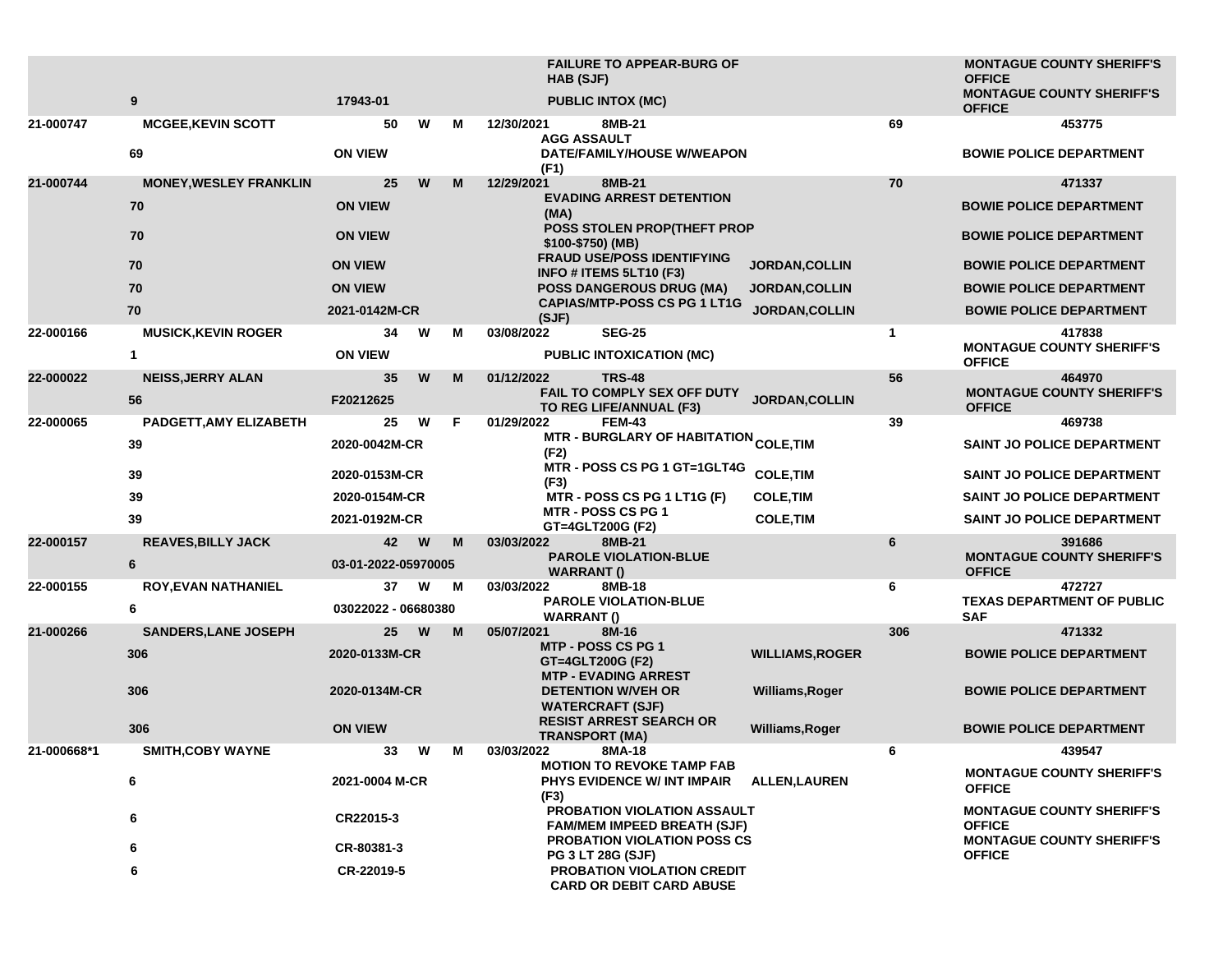|           |                                     |                 |                |   | (SJF)                                                         |                                                                    |                                         |              |                                                                                       |
|-----------|-------------------------------------|-----------------|----------------|---|---------------------------------------------------------------|--------------------------------------------------------------------|-----------------------------------------|--------------|---------------------------------------------------------------------------------------|
| 22-000164 | SOUTHARD, JOSHUA DDALE              | 31              | W              | М | 03/08/2022                                                    | 8MA-19                                                             |                                         | $\mathbf{1}$ | 472732                                                                                |
|           | 1                                   | 003006          |                |   |                                                               | <b>UNAUTH USE OF VEHICLE (SJF)</b>                                 |                                         |              | <b>MONTAGUE COUNTY SHERIFF'S</b><br><b>OFFICE</b><br><b>MONTAGUE COUNTY SHERIFF'S</b> |
|           | $\mathbf{1}$                        | MS1127199011665 |                |   |                                                               | <b>UNAUTH USE OF VEHICLE (SJF)</b>                                 |                                         |              | <b>OFFICE</b>                                                                         |
| 22-000026 | <b>STEWART, SILVER SHADOW</b>       | 25              | W              | м | 01/14/2022                                                    | 8MB-19                                                             |                                         | 54           | 469271                                                                                |
|           | 54                                  | <b>ON VIEW</b>  |                |   |                                                               | <b>MAN DEL CS PG 2 OR 2-A</b><br>GT=4GLT400G (F1)                  | <b>JORDAN, COLLIN</b>                   |              | <b>MONTAGUE COUNTY SHERIFF'S</b><br><b>OFFICE</b><br><b>MONTAGUE COUNTY SHERIFF'S</b> |
|           | 54                                  | <b>ON VIEW</b>  |                |   |                                                               | POSS MARIJ GT4OZLT=5LBS (SJF) JORDAN, COLLIN                       |                                         |              | <b>OFFICE</b>                                                                         |
|           | 54                                  | <b>ON VIEW</b>  |                |   | (SJF)                                                         | THEFT PROP GT=\$2,500LT\$30K                                       | JORDAN, COLIN                           |              | <b>MONTAGUE COUNTY SHERIFF'S</b><br><b>OFFICE</b>                                     |
|           | 54                                  |                 | <b>ON VIEW</b> |   | (F2)                                                          | MAN DEL CS PG 1 GT=1GLT4G                                          | <b>JORDAN, COLLIN</b><br>JORDAN, COLLIN |              | <b>MONTAGUE COUNTY SHERIFF'S</b><br><b>OFFICE</b>                                     |
|           | 54                                  |                 | <b>ON VIEW</b> |   | (F3)                                                          | <b>IMPERSONATE PUBLIC SERVANT</b>                                  |                                         |              | <b>MONTAGUE COUNTY SHERIFF'S</b><br><b>OFFICE</b>                                     |
|           | 54                                  | 2021-0001M-CR   |                |   |                                                               | <b>MOTION TO PROCEED W/ ADJ</b><br>GUILT-POSS CS PG1<1G (SJF)      |                                         |              | <b>MONTAGUE COUNTY SHERIFF'S</b><br><b>OFFICE</b>                                     |
|           | 54                                  | M20222151       |                |   |                                                               | <b>BURGLARY OF VEHICLE (MA)</b>                                    | <b>JORDAN,COLLIN</b>                    |              | <b>MONTAGUE COUNTY SHERIFF'S</b><br><b>OFFICE</b>                                     |
| 22-000103 | <b>TASKER, BILLY DEAN</b>           | 65              | W              | M | 02/11/2022                                                    | <b>SEG-23</b>                                                      |                                         | 26           | 412946                                                                                |
|           | 26                                  | 2021-0077M-CR   |                |   |                                                               | MTR POSS CS PG 1 LT1G (SJF)                                        |                                         |              | <b>MONTAGUE COUNTY SHERIFF'S</b><br><b>OFFICE</b>                                     |
|           | 26                                  | 2018-0127M-CR   |                |   |                                                               | MTP POSS CS PG 1 LT1G (SJF)                                        |                                         |              | <b>MONTAGUE COUNTY SHERIFF'S</b><br><b>OFFICE</b>                                     |
| 21-000695 | <b>TRICE, DAVID JOEL</b>            | 51              | W              | м | 12/07/2021                                                    | <b>SEG-22</b><br><b>MOTION TO REVOKE COMMUNITY</b>                 |                                         | 92           | 471600                                                                                |
|           | 92                                  | 2019-0113M-CR   |                |   | 4G()                                                          | SUPERVISION-POSS S PG GT 1 LT MARSH, LEE ANN                       |                                         |              | <b>MONTAGUE COUNTY SHERIFF'S</b><br><b>OFFICE</b>                                     |
| 22-000146 | <b>WALKER, WILLIAM LLOYD II</b>     | 42              | W              | м | 02/28/2022                                                    | 8MA-19                                                             |                                         | 9            | 394300                                                                                |
|           | 9                                   | 2020-0029M-CR   |                |   | (F1)                                                          | <b>MAN DEL CS PG 1 GT=4GLT200G</b>                                 |                                         |              |                                                                                       |
| 22-000163 | <b>WALTERS, ADAM KEITH</b>          | 36              | W              | м | 03/06/2022                                                    | 8MA-18<br><b>MOTION TO REVOKE-DRIVING</b>                          |                                         | 3            | 394393                                                                                |
|           | 3                                   | 2018-0221M-CR   |                |   | <b>WHILE INTOXICATED W/CHILD</b><br><b>UNDER 16 YOA ()</b>    |                                                                    |                                         |              | <b>MONTAGUE COUNTY SHERIFF'S</b><br><b>OFFICE</b>                                     |
| 22-000112 | <b>WEST, SHAWNA MARIE</b>           | 45              | W              | F | 02/17/2022                                                    | <b>FEM-43</b>                                                      |                                         | 20           | 470990                                                                                |
|           | 20                                  | F20222648       |                |   |                                                               | POSS CS PG 1 LT1G (SJF)                                            | YANDELL, TRAVIS                         |              | <b>MONTAGUE COUNTY SHERIFF'S</b><br><b>OFFICE</b>                                     |
|           | 20                                  | M20222150       |                |   |                                                               | <b>POSS DANGEROUS DRUG (MA)</b>                                    |                                         |              | <b>MONTAGUE COUNTY SHERIFF'S</b><br><b>OFFICE</b>                                     |
| 22-000165 | <b>WILLIAMS, BENJAMIN CORTEZ JR</b> | 30              | в              | м | 03/08/2022                                                    | <b>SEG-26</b>                                                      |                                         | 1            | 472733                                                                                |
|           | 1                                   | 1620703         |                |   |                                                               | <b>AGG ROBBERY- DEADLY</b><br><b>WEAPON (F1)</b>                   |                                         |              | <b>BOWIE POLICE DEPARTMENT</b>                                                        |
|           | 1644129                             |                 |                |   |                                                               | <b>ASSAULT INT/RECK BREATH/CIRC</b><br>FAM MEM PREV IAT (F2)       |                                         |              | <b>BOWIE POLICE DEPARTMENT</b>                                                        |
| 1         |                                     | 1742207         |                |   |                                                               | AGG ASSAULT DATE/FAMILY<br><b>MEMBER (F1)</b>                      |                                         |              | <b>BOWIE POLICE DEPARTMENT</b>                                                        |
|           | 1                                   | 1742206         |                |   |                                                               | <b>BURGLARY HABITATION INTEND</b><br><b>OTHER FELONY (F1)</b>      |                                         |              | <b>BOWIE POLICE DEPARTMENT</b>                                                        |
| 1         |                                     | 1754259         |                |   |                                                               | <b>ASSAULT FAMILY/HOUSEHOLD</b><br><b>MEMBER PREV CONVIAT (F3)</b> |                                         |              | <b>BOWIE POLICE DEPARTMENT</b>                                                        |
|           |                                     |                 | 2390584        |   | <b>INTERFER W/EMERGENCY REQ</b><br><b>FOR ASSISTANCE (MA)</b> |                                                                    |                                         |              | <b>BOWIE POLICE DEPARTMENT</b>                                                        |
| 22-000162 | <b>WILSON, AHMAD MALIK</b>          | 28              | В              | M | 03/05/2022                                                    | 8MA-21                                                             |                                         | 4            | 472731                                                                                |